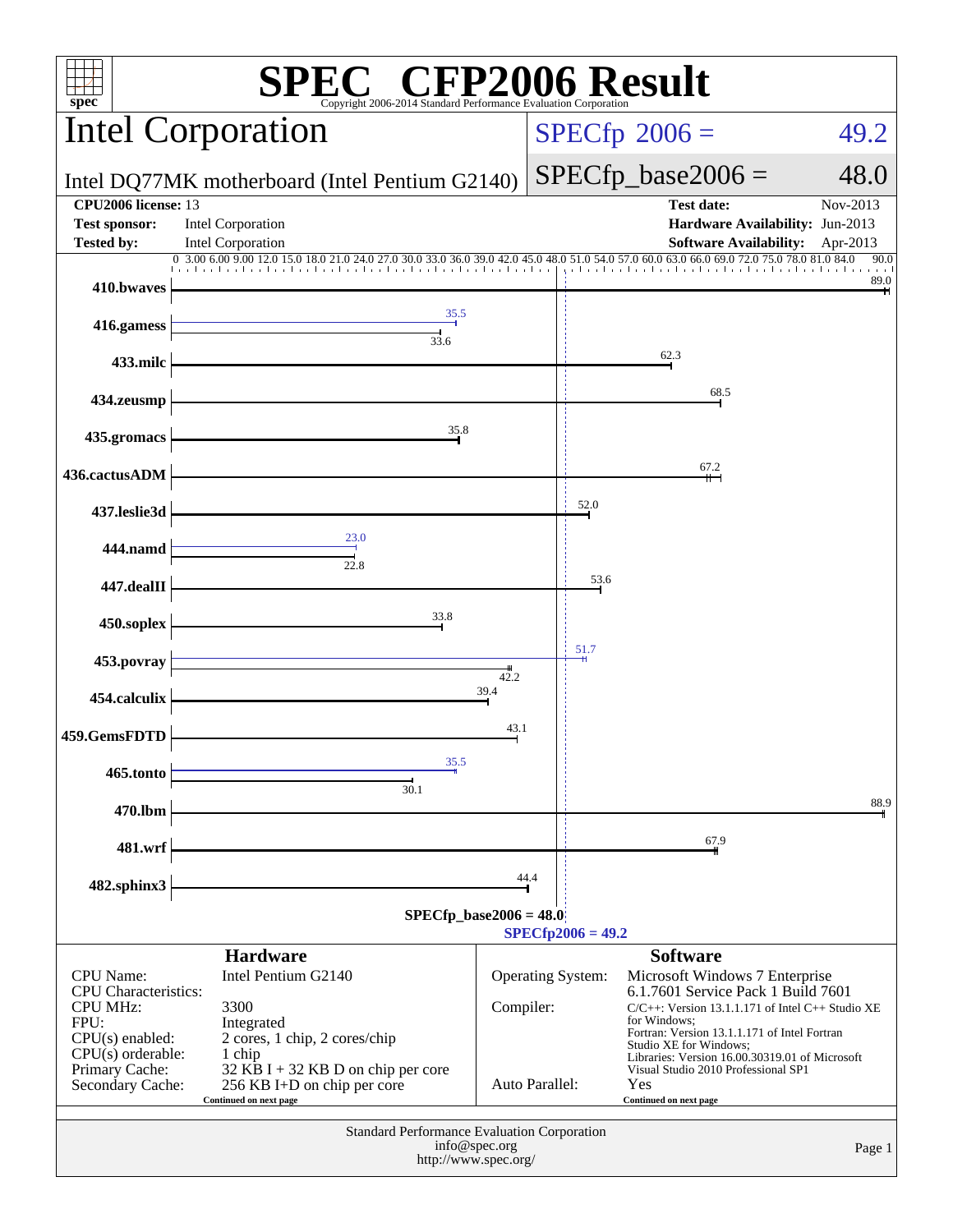

# Intel Corporation

### $SPECfp2006 = 49.2$  $SPECfp2006 = 49.2$

Intel DQ77MK motherboard (Intel Pentium G2140)

 $SPECTp\_base2006 = 48.0$ 

| <b>CPU2006 license: 13</b>                                                        |                                                                                                                                |                                                                                                    | <b>Test date:</b><br>Nov-2013                                                                                               |
|-----------------------------------------------------------------------------------|--------------------------------------------------------------------------------------------------------------------------------|----------------------------------------------------------------------------------------------------|-----------------------------------------------------------------------------------------------------------------------------|
| <b>Test sponsor:</b>                                                              | Intel Corporation                                                                                                              |                                                                                                    | Hardware Availability: Jun-2013                                                                                             |
| <b>Tested by:</b>                                                                 | Intel Corporation                                                                                                              |                                                                                                    | <b>Software Availability:</b><br>Apr-2013                                                                                   |
| L3 Cache:<br>Other Cache:<br>Memory:<br>Disk Subsystem:<br><b>Other Hardware:</b> | $3 \text{ MB I+D}$ on chip per chip<br>None<br>4 GB (2 x 2 GB 1Rx8 PC3-12800U-11)<br>250 GB Seagate SATA HDD, 7200 RPM<br>None | File System:<br><b>System State:</b><br><b>Base Pointers:</b><br>Peak Pointers:<br>Other Software: | <b>NTFS</b><br>Default<br>$32/64$ -bit<br>$32/64$ -bit<br>SmartHeap Library Version 10.0 from<br>http://www.microquill.com/ |

| <b>Results Table</b> |                |       |                |       |                |             |                |              |                |              |                |              |
|----------------------|----------------|-------|----------------|-------|----------------|-------------|----------------|--------------|----------------|--------------|----------------|--------------|
|                      | <b>Base</b>    |       |                |       |                | <b>Peak</b> |                |              |                |              |                |              |
| <b>Benchmark</b>     | <b>Seconds</b> | Ratio | <b>Seconds</b> | Ratio | <b>Seconds</b> | Ratio       | <b>Seconds</b> | <b>Ratio</b> | <b>Seconds</b> | <b>Ratio</b> | <b>Seconds</b> | <b>Ratio</b> |
| 410.bwayes           | 153            | 89.0  | 153            | 88.9  | 152            | 89.5        | <u>153</u>     | 89.0         | 153            | 88.9         | 152            | 89.5         |
| 416.gamess           | 584            | 33.5  | 583            | 33.6  | 583            | 33.6        | 553            | 35.4         | 552            | 35.5         | 552            | 35.5         |
| $433$ .milc          | 147            | 62.4  | 147            | 62.3  | 147            | 62.3        | 147            | 62.4         | <u>147</u>     | 62.3         | 147            | 62.3         |
| 434.zeusmp           | 133            | 68.5  | 133            | 68.4  | <u>133</u>     | 68.5        | 133            | 68.5         | 133            | 68.4         | 133            | 68.5         |
| 435.gromacs          | 200            | 35.7  | 199            | 35.8  | 199            | 35.9        | 200            | 35.7         | <u>199</u>     | 35.8         | 199            | 35.9         |
| 436.cactusADM        | 179            | 66.8  | 175            | 68.5  | <u>178</u>     | 67.2        | 179            | 66.8         | 175            | 68.5         | <u>178</u>     | 67.2         |
| 437.leslie3d         | 181            | 52.0  | 180            | 52.1  | 181            | 52.0        | 181            | 52.0         | 180            | 52.1         | 181            | 52.0         |
| 444.namd             | 352            | 22.8  | 352            | 22.8  | 352            | 22.8        | 348            | 23.0         | 348            | 23.0         | 348            | 23.0         |
| 447.dealII           | 214            | 53.6  | 214            | 53.5  | 213            | 53.6        | 214            | 53.6         | 214            | 53.5         | 213            | 53.6         |
| 450.soplex           | 247            | 33.8  | 247            | 33.8  | 247            | 33.7        | 247            | 33.8         | 247            | 33.8         | 247            | 33.7         |
| 453.povray           | 126            | 42.4  | 127            | 42.0  | 126            | 42.2        | 104            | 51.3         | 103            | 51.7         | 103            | 51.7         |
| 454.calculix         | 209            | 39.5  | 209            | 39.4  | 210            | 39.4        | 209            | 39.5         | <u>209</u>     | 39.4         | 210            | 39.4         |
| 459.GemsFDTD         | 246            | 43.1  | 246            | 43.1  | 246            | 43.1        | <u>246</u>     | 43.1         | 246            | 43.1         | 246            | 43.1         |
| 465.tonto            | 328            | 30.0  | 327            | 30.1  | 327            | 30.1        | 279            | 35.3         | 277            | 35.5         | 278            | 35.5         |
| 470.1bm              | 155            | 88.9  | <b>155</b>     | 88.9  | 155            | 88.7        | 155            | 88.9         | <u>155</u>     | 88.9         | 155            | 88.7         |
| 481.wrf              | 165            | 67.7  | 164            | 68.1  | 165            | 67.9        | 165            | 67.7         | 164            | 68.1         | 165            | 67.9         |
| 482.sphinx3          | 439            | 44.4  | 440            | 44.3  | 438            | 44.5        | 439            | 44.4         | 440            | 44.3         | 438            | 44.5         |

Results appear in the [order in which they were run.](http://www.spec.org/auto/cpu2006/Docs/result-fields.html#RunOrder) Bold underlined text [indicates a median measurement.](http://www.spec.org/auto/cpu2006/Docs/result-fields.html#Median)

### **[Compiler Invocation Notes](http://www.spec.org/auto/cpu2006/Docs/result-fields.html#CompilerInvocationNotes)**

 To compile these binaries, the Intel Compiler 13.1 was set up to generate 64-bit binaries with the command: "ipsxe-comp-vars.bat intel64 vs2010" (shortcut provided in the Intel(r) Parallel Studio XE 2013 program folder)

### **[Platform Notes](http://www.spec.org/auto/cpu2006/Docs/result-fields.html#PlatformNotes)**

 Sysinfo program C:\SPEC13.1/Docs/sysinfo \$Rev: 6775 \$ \$Date:: 2011-08-16 #\$ \8787f7622badcf24e01c368b1db4377c running on Clt7054D2179849 Fri Nov 22 05:06:49 2013

 This section contains SUT (System Under Test) info as seen by some common utilities. To remove or add to this section, see: Continued on next page

> Standard Performance Evaluation Corporation [info@spec.org](mailto:info@spec.org) <http://www.spec.org/>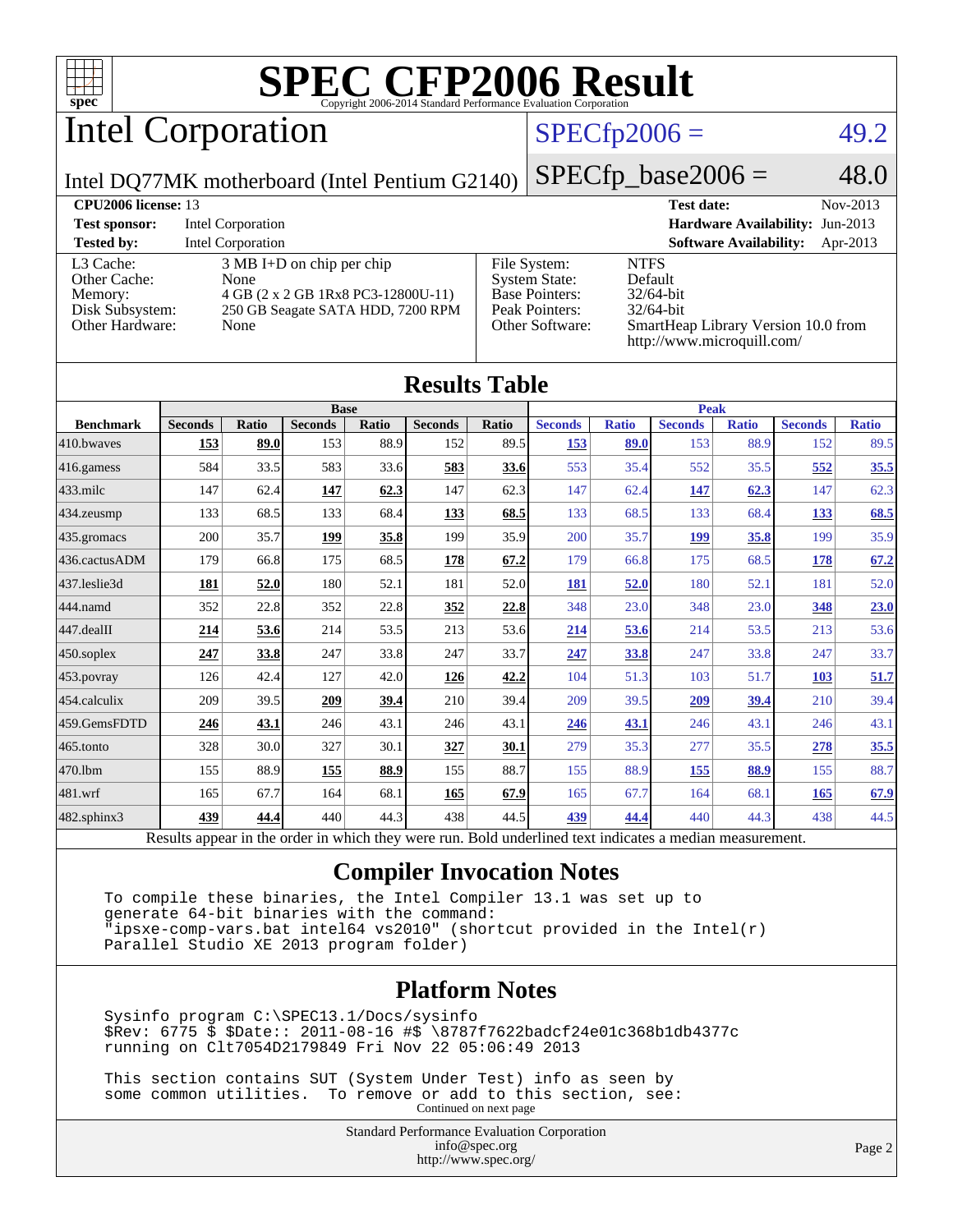

Intel Corporation

 $SPECTp2006 =$  49.2

Intel DQ77MK motherboard (Intel Pentium G2140)  $SPECTp\_base2006 = 48.0$ 

**[Test sponsor:](http://www.spec.org/auto/cpu2006/Docs/result-fields.html#Testsponsor)** Intel Corporation **[Hardware Availability:](http://www.spec.org/auto/cpu2006/Docs/result-fields.html#HardwareAvailability)** Jun-2013 **[Tested by:](http://www.spec.org/auto/cpu2006/Docs/result-fields.html#Testedby)** Intel Corporation **[Software Availability:](http://www.spec.org/auto/cpu2006/Docs/result-fields.html#SoftwareAvailability)** Apr-2013

**[CPU2006 license:](http://www.spec.org/auto/cpu2006/Docs/result-fields.html#CPU2006license)** 13 **[Test date:](http://www.spec.org/auto/cpu2006/Docs/result-fields.html#Testdate)** Nov-2013

### **[Platform Notes \(Continued\)](http://www.spec.org/auto/cpu2006/Docs/result-fields.html#PlatformNotes)**

<http://www.spec.org/cpu2006/Docs/config.html#sysinfo>

 Trying 'systeminfo' OS Name : Microsoft Windows 7 Enterprise<br>OS Version : 6.1.7601 Service Pack 1 Build : 6.1.7601 Service Pack 1 Build 7601 System Manufacturer: INTEL\_ System Model : DQ77MK Processor(s) : 1 Processor(s) Installed. [01]: Intel64 Family 6 Model 58 Stepping 9 GenuineIntel ~3300 Mhz BIOS Version : Intel Corp. MKQ7710H.86A.0054.2012.1120.1444, 11/20/2012 Total Physical Memory: 3,912 MB Trying 'wmic cpu get /value' DeviceID : CPU<br>L2CacheSize : 512 L2CacheSize : 512<br>L3CacheSize : 3072 L3CacheSize MaxClockSpeed : 3300 Name : Intel(R) Pentium(R) CPU G2140 @ 3.30GHz NumberOfCores : 2 NumberOfLogicalProcessors: 2

 (End of data from sysinfo program) BIOS: SATA mode set to RAID Windows Disk Driver: Intel Rapid Storage Technology 12.5.0.1066 Windows Chipset Driver: Intel Chipset Driver 9.4.0.1027

### **[Component Notes](http://www.spec.org/auto/cpu2006/Docs/result-fields.html#ComponentNotes)**

 Tested systems can be used with Shin-G ATX case, PC Power and Cooling 1200W power supply Micron MT8JTF25664AZ-1G6 Series Memory DIMMs

### **[General Notes](http://www.spec.org/auto/cpu2006/Docs/result-fields.html#GeneralNotes)**

 OMP\_NUM\_THREADS set to number of processors cores KMP\_AFFINITY set to granularity=fine,scatter Binaries compiled on a system with 1x Intel Core i7-860 CPU + 8GB memory using Windows 7 Enterprise 64-bit

## **[Base Compiler Invocation](http://www.spec.org/auto/cpu2006/Docs/result-fields.html#BaseCompilerInvocation)**

[C benchmarks](http://www.spec.org/auto/cpu2006/Docs/result-fields.html#Cbenchmarks): [icl -Qvc10](http://www.spec.org/cpu2006/results/res2014q3/cpu2006-20140701-30161.flags.html#user_CCbase_intel_icc_vc10_9607f3ecbcdf68042245f068e51b40c1) [-Qstd=c99](http://www.spec.org/cpu2006/results/res2014q3/cpu2006-20140701-30161.flags.html#user_CCbase_intel_compiler_c99_mode_1a3d110e3041b3ad4466830521bdad2a)

[C++ benchmarks:](http://www.spec.org/auto/cpu2006/Docs/result-fields.html#CXXbenchmarks) [icl -Qvc10](http://www.spec.org/cpu2006/results/res2014q3/cpu2006-20140701-30161.flags.html#user_CXXbase_intel_icc_vc10_9607f3ecbcdf68042245f068e51b40c1)

Continued on next page

Standard Performance Evaluation Corporation [info@spec.org](mailto:info@spec.org) <http://www.spec.org/>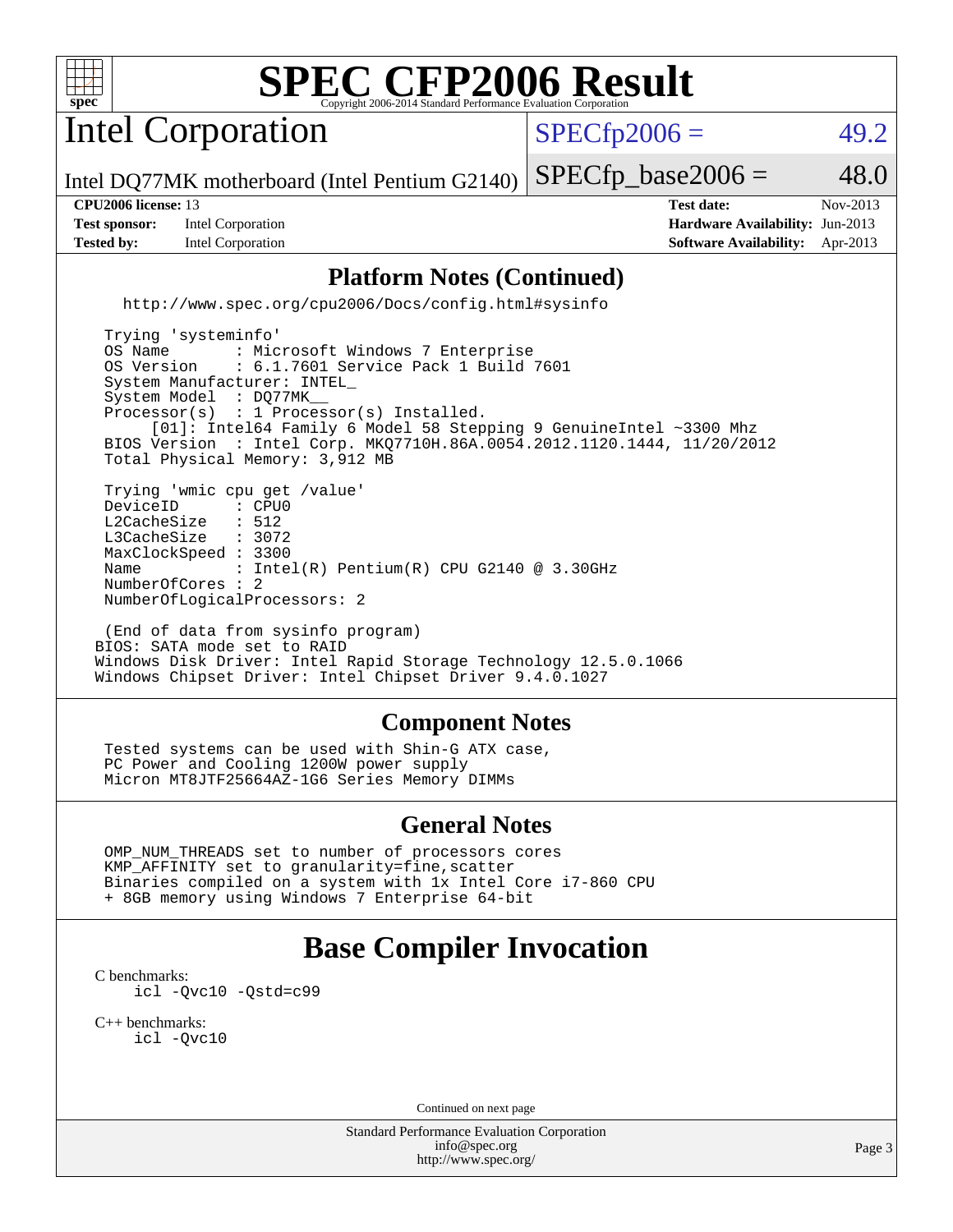

Intel Corporation

 $SPECTp2006 =$  49.2

Intel DQ77MK motherboard (Intel Pentium G2140)  $SPECfp\_base2006 = 48.0$ 

**[Test sponsor:](http://www.spec.org/auto/cpu2006/Docs/result-fields.html#Testsponsor)** Intel Corporation **[Hardware Availability:](http://www.spec.org/auto/cpu2006/Docs/result-fields.html#HardwareAvailability)** Jun-2013 **[Tested by:](http://www.spec.org/auto/cpu2006/Docs/result-fields.html#Testedby)** Intel Corporation **[Software Availability:](http://www.spec.org/auto/cpu2006/Docs/result-fields.html#SoftwareAvailability)** Apr-2013

**[CPU2006 license:](http://www.spec.org/auto/cpu2006/Docs/result-fields.html#CPU2006license)** 13 **[Test date:](http://www.spec.org/auto/cpu2006/Docs/result-fields.html#Testdate)** Nov-2013

## **[Base Compiler Invocation \(Continued\)](http://www.spec.org/auto/cpu2006/Docs/result-fields.html#BaseCompilerInvocation)**

[Fortran benchmarks](http://www.spec.org/auto/cpu2006/Docs/result-fields.html#Fortranbenchmarks): [ifort](http://www.spec.org/cpu2006/results/res2014q3/cpu2006-20140701-30161.flags.html#user_FCbase_intel_ifort_8a5e5e06b19a251bdeaf8fdab5d62f20)

[Benchmarks using both Fortran and C](http://www.spec.org/auto/cpu2006/Docs/result-fields.html#BenchmarksusingbothFortranandC): [icl -Qvc10](http://www.spec.org/cpu2006/results/res2014q3/cpu2006-20140701-30161.flags.html#user_CC_FCbase_intel_icc_vc10_9607f3ecbcdf68042245f068e51b40c1) [-Qstd=c99](http://www.spec.org/cpu2006/results/res2014q3/cpu2006-20140701-30161.flags.html#user_CC_FCbase_intel_compiler_c99_mode_1a3d110e3041b3ad4466830521bdad2a) [ifort](http://www.spec.org/cpu2006/results/res2014q3/cpu2006-20140701-30161.flags.html#user_CC_FCbase_intel_ifort_8a5e5e06b19a251bdeaf8fdab5d62f20)

## **[Base Portability Flags](http://www.spec.org/auto/cpu2006/Docs/result-fields.html#BasePortabilityFlags)**

| 410.bwaves: -DSPEC CPU P64   |                                                                       |
|------------------------------|-----------------------------------------------------------------------|
| 416.gamess: -DSPEC CPU P64   |                                                                       |
| 433.milc: -DSPEC CPU P64     |                                                                       |
| 434.zeusmp: -DSPEC_CPU_P64   |                                                                       |
| 435.gromacs: -DSPEC CPU P64  |                                                                       |
|                              | 436.cactusADM: -DSPEC CPU P64 -names: lowercase /assume: underscore   |
| 437.leslie3d: -DSPEC CPU P64 |                                                                       |
| 444.namd: -DSPEC CPU P64 /TP |                                                                       |
|                              | 447.dealII: -DSPEC_CPU_P64 -DDEAL_II_MEMBER_VAR_SPECIALIZATION_BUG    |
|                              | -Qoption, cpp, --ms_incompat_treatment_of_commas_in_macros            |
| 450.soplex: -DSPEC_CPU_P64   |                                                                       |
|                              | 453.povray: -DSPEC_CPU_P64 -DSPEC_CPU_NEED_INVHYP -DNEED_INVHYP       |
|                              | 454.calculix: -DSPEC_CPU_P64 -DSPEC_CPU_NOZMODIFIER -names: lowercase |
| 459.GemsFDTD: -DSPEC CPU P64 |                                                                       |
| 465.tonto: -DSPEC CPU P64    |                                                                       |
| 470.1bm: -DSPEC CPU P64      |                                                                       |
|                              | 481.wrf: - DSPEC CPU P64 - DSPEC CPU WINDOWS ICL                      |
| 482.sphinx3: -DSPEC_CPU_P64  |                                                                       |

### **[Base Optimization Flags](http://www.spec.org/auto/cpu2006/Docs/result-fields.html#BaseOptimizationFlags)**

[C benchmarks](http://www.spec.org/auto/cpu2006/Docs/result-fields.html#Cbenchmarks):

[-QxSSE4.2](http://www.spec.org/cpu2006/results/res2014q3/cpu2006-20140701-30161.flags.html#user_CCbase_f-QxSSE42_372695bbe211719895df0310b324a1ca) [-Qipo](http://www.spec.org/cpu2006/results/res2014q3/cpu2006-20140701-30161.flags.html#user_CCbase_f-Qipo) [-O3](http://www.spec.org/cpu2006/results/res2014q3/cpu2006-20140701-30161.flags.html#user_CCbase_f-O3) [-Qprec-div-](http://www.spec.org/cpu2006/results/res2014q3/cpu2006-20140701-30161.flags.html#user_CCbase_f-Qprec-div-) [-Qparallel](http://www.spec.org/cpu2006/results/res2014q3/cpu2006-20140701-30161.flags.html#user_CCbase_f-Qparallel) [-Qansi-alias](http://www.spec.org/cpu2006/results/res2014q3/cpu2006-20140701-30161.flags.html#user_CCbase_f-Qansi-alias) [-Qopt-prefetch](http://www.spec.org/cpu2006/results/res2014q3/cpu2006-20140701-30161.flags.html#user_CCbase_f-Qprefetch_37c211608666b9dff9380561f602f0a8) [-Qauto-ilp32](http://www.spec.org/cpu2006/results/res2014q3/cpu2006-20140701-30161.flags.html#user_CCbase_f-Qauto-ilp32) [/F1000000000](http://www.spec.org/cpu2006/results/res2014q3/cpu2006-20140701-30161.flags.html#user_CCbase_set_stack_space_25d7749c1988d91b7f93afbc0ec53727)

[C++ benchmarks:](http://www.spec.org/auto/cpu2006/Docs/result-fields.html#CXXbenchmarks)

[-QxSSE4.2](http://www.spec.org/cpu2006/results/res2014q3/cpu2006-20140701-30161.flags.html#user_CXXbase_f-QxSSE42_372695bbe211719895df0310b324a1ca) [-Qipo](http://www.spec.org/cpu2006/results/res2014q3/cpu2006-20140701-30161.flags.html#user_CXXbase_f-Qipo) [-O3](http://www.spec.org/cpu2006/results/res2014q3/cpu2006-20140701-30161.flags.html#user_CXXbase_f-O3) [-Qprec-div-](http://www.spec.org/cpu2006/results/res2014q3/cpu2006-20140701-30161.flags.html#user_CXXbase_f-Qprec-div-) [-Qparallel](http://www.spec.org/cpu2006/results/res2014q3/cpu2006-20140701-30161.flags.html#user_CXXbase_f-Qparallel) [-Qansi-alias](http://www.spec.org/cpu2006/results/res2014q3/cpu2006-20140701-30161.flags.html#user_CXXbase_f-Qansi-alias) [-Qopt-prefetch](http://www.spec.org/cpu2006/results/res2014q3/cpu2006-20140701-30161.flags.html#user_CXXbase_f-Qprefetch_37c211608666b9dff9380561f602f0a8) [-Qcxx-features](http://www.spec.org/cpu2006/results/res2014q3/cpu2006-20140701-30161.flags.html#user_CXXbase_f-Qcxx_features_dbf36c8a6dba956e22f1645e4dcd4d98) [-Qauto-ilp32](http://www.spec.org/cpu2006/results/res2014q3/cpu2006-20140701-30161.flags.html#user_CXXbase_f-Qauto-ilp32) [/F1000000000](http://www.spec.org/cpu2006/results/res2014q3/cpu2006-20140701-30161.flags.html#user_CXXbase_set_stack_space_25d7749c1988d91b7f93afbc0ec53727) [shlW64M.lib](http://www.spec.org/cpu2006/results/res2014q3/cpu2006-20140701-30161.flags.html#user_CXXbase_SmartHeap64_c4f7f76711bdf8c0633a5c1edf6e5396)  [-link /FORCE:MULTIPLE](http://www.spec.org/cpu2006/results/res2014q3/cpu2006-20140701-30161.flags.html#user_CXXbase_link_force_multiple2_070fe330869edf77077b841074b8b0b6)

[Fortran benchmarks](http://www.spec.org/auto/cpu2006/Docs/result-fields.html#Fortranbenchmarks):

[-QxSSE4.2](http://www.spec.org/cpu2006/results/res2014q3/cpu2006-20140701-30161.flags.html#user_FCbase_f-QxSSE42_372695bbe211719895df0310b324a1ca) [-Qipo](http://www.spec.org/cpu2006/results/res2014q3/cpu2006-20140701-30161.flags.html#user_FCbase_f-Qipo) [-O3](http://www.spec.org/cpu2006/results/res2014q3/cpu2006-20140701-30161.flags.html#user_FCbase_f-O3) [-Qprec-div-](http://www.spec.org/cpu2006/results/res2014q3/cpu2006-20140701-30161.flags.html#user_FCbase_f-Qprec-div-) [-Qparallel](http://www.spec.org/cpu2006/results/res2014q3/cpu2006-20140701-30161.flags.html#user_FCbase_f-Qparallel) [-Qansi-alias](http://www.spec.org/cpu2006/results/res2014q3/cpu2006-20140701-30161.flags.html#user_FCbase_f-Qansi-alias) [-Qopt-prefetch](http://www.spec.org/cpu2006/results/res2014q3/cpu2006-20140701-30161.flags.html#user_FCbase_f-Qprefetch_37c211608666b9dff9380561f602f0a8) [/F1000000000](http://www.spec.org/cpu2006/results/res2014q3/cpu2006-20140701-30161.flags.html#user_FCbase_set_stack_space_25d7749c1988d91b7f93afbc0ec53727)

[Benchmarks using both Fortran and C](http://www.spec.org/auto/cpu2006/Docs/result-fields.html#BenchmarksusingbothFortranandC):

```
-QxSSE4.2 -Qipo -O3 -Qprec-div- -Qparallel -Qansi-alias
-Qopt-prefetch -Qauto-ilp32 /F1000000000
```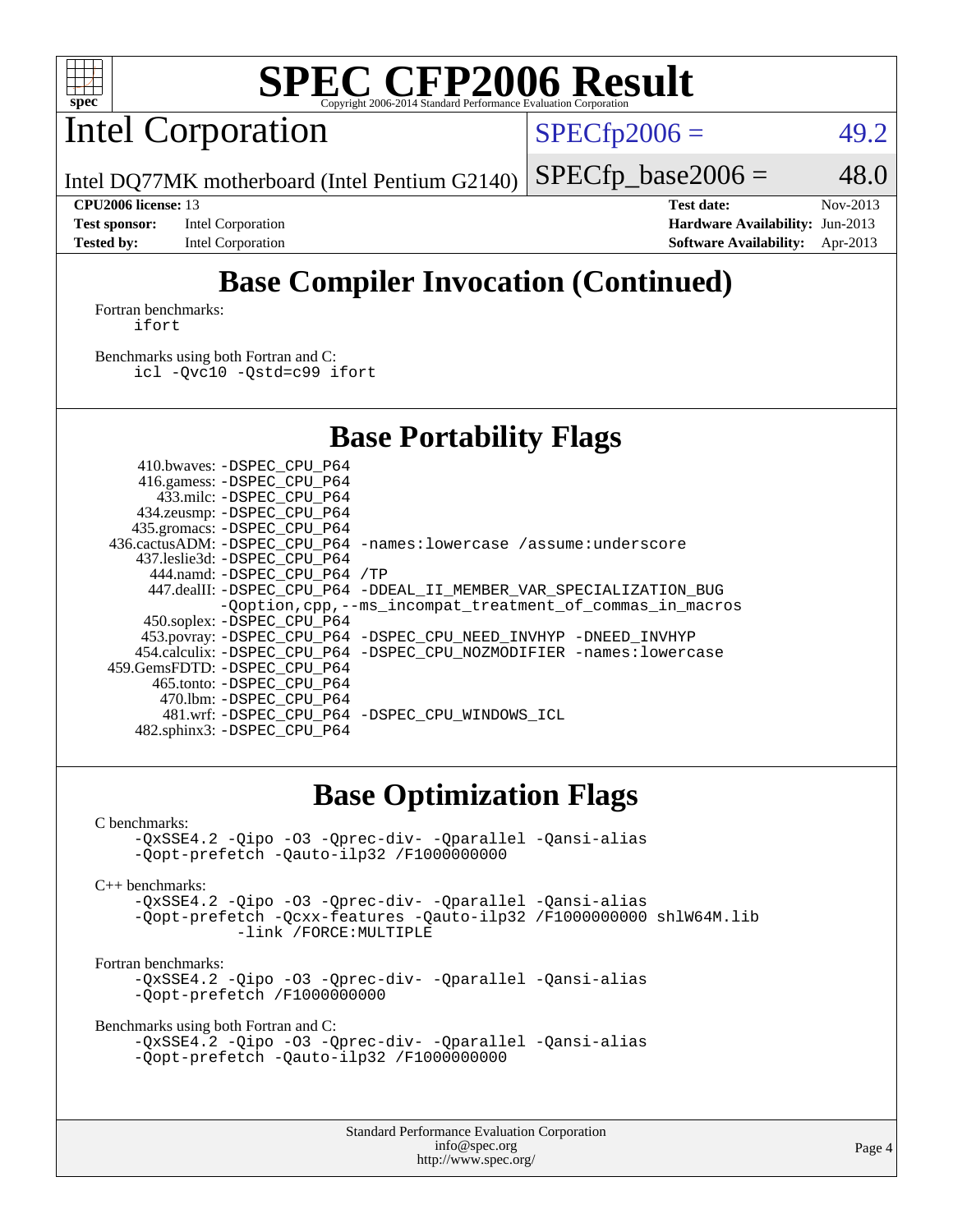

# Intel Corporation

 $SPECTp2006 =$  49.2

Intel DQ77MK motherboard (Intel Pentium G2140)

**[Test sponsor:](http://www.spec.org/auto/cpu2006/Docs/result-fields.html#Testsponsor)** Intel Corporation **[Hardware Availability:](http://www.spec.org/auto/cpu2006/Docs/result-fields.html#HardwareAvailability)** Jun-2013

**[CPU2006 license:](http://www.spec.org/auto/cpu2006/Docs/result-fields.html#CPU2006license)** 13 **[Test date:](http://www.spec.org/auto/cpu2006/Docs/result-fields.html#Testdate)** Nov-2013 **[Tested by:](http://www.spec.org/auto/cpu2006/Docs/result-fields.html#Testedby)** Intel Corporation **[Software Availability:](http://www.spec.org/auto/cpu2006/Docs/result-fields.html#SoftwareAvailability)** Apr-2013

 $SPECfp\_base2006 = 48.0$ 

## **[Peak Compiler Invocation](http://www.spec.org/auto/cpu2006/Docs/result-fields.html#PeakCompilerInvocation)**

[C benchmarks](http://www.spec.org/auto/cpu2006/Docs/result-fields.html#Cbenchmarks): [icl -Qvc10](http://www.spec.org/cpu2006/results/res2014q3/cpu2006-20140701-30161.flags.html#user_CCpeak_intel_icc_vc10_9607f3ecbcdf68042245f068e51b40c1) [-Qstd=c99](http://www.spec.org/cpu2006/results/res2014q3/cpu2006-20140701-30161.flags.html#user_CCpeak_intel_compiler_c99_mode_1a3d110e3041b3ad4466830521bdad2a)

[C++ benchmarks:](http://www.spec.org/auto/cpu2006/Docs/result-fields.html#CXXbenchmarks) [icl -Qvc10](http://www.spec.org/cpu2006/results/res2014q3/cpu2006-20140701-30161.flags.html#user_CXXpeak_intel_icc_vc10_9607f3ecbcdf68042245f068e51b40c1)

[Fortran benchmarks](http://www.spec.org/auto/cpu2006/Docs/result-fields.html#Fortranbenchmarks): [ifort](http://www.spec.org/cpu2006/results/res2014q3/cpu2006-20140701-30161.flags.html#user_FCpeak_intel_ifort_8a5e5e06b19a251bdeaf8fdab5d62f20)

[Benchmarks using both Fortran and C](http://www.spec.org/auto/cpu2006/Docs/result-fields.html#BenchmarksusingbothFortranandC): [icl -Qvc10](http://www.spec.org/cpu2006/results/res2014q3/cpu2006-20140701-30161.flags.html#user_CC_FCpeak_intel_icc_vc10_9607f3ecbcdf68042245f068e51b40c1) [-Qstd=c99](http://www.spec.org/cpu2006/results/res2014q3/cpu2006-20140701-30161.flags.html#user_CC_FCpeak_intel_compiler_c99_mode_1a3d110e3041b3ad4466830521bdad2a) [ifort](http://www.spec.org/cpu2006/results/res2014q3/cpu2006-20140701-30161.flags.html#user_CC_FCpeak_intel_ifort_8a5e5e06b19a251bdeaf8fdab5d62f20)

### **[Peak Portability Flags](http://www.spec.org/auto/cpu2006/Docs/result-fields.html#PeakPortabilityFlags)**

Same as Base Portability Flags

## **[Peak Optimization Flags](http://www.spec.org/auto/cpu2006/Docs/result-fields.html#PeakOptimizationFlags)**

[C benchmarks](http://www.spec.org/auto/cpu2006/Docs/result-fields.html#Cbenchmarks):

 433.milc: basepeak = yes  $470.1$ bm: basepeak = yes  $482$ .sphinx3: basepeak = yes

### [C++ benchmarks:](http://www.spec.org/auto/cpu2006/Docs/result-fields.html#CXXbenchmarks)

 444.namd: [-QxSSE4.2](http://www.spec.org/cpu2006/results/res2014q3/cpu2006-20140701-30161.flags.html#user_peakPASS2_CXXFLAGSPASS2_LDFLAGS444_namd_f-QxSSE42_372695bbe211719895df0310b324a1ca)(pass 2) [-Qprof\\_gen](http://www.spec.org/cpu2006/results/res2014q3/cpu2006-20140701-30161.flags.html#user_peakPASS1_CXXFLAGSPASS1_LDFLAGS444_namd_Qprof_gen)(pass 1) [-Qprof\\_use](http://www.spec.org/cpu2006/results/res2014q3/cpu2006-20140701-30161.flags.html#user_peakPASS2_CXXFLAGSPASS2_LDFLAGS444_namd_Qprof_use)(pass 2) [-Qipo](http://www.spec.org/cpu2006/results/res2014q3/cpu2006-20140701-30161.flags.html#user_peakOPTIMIZE444_namd_f-Qipo) [-O3](http://www.spec.org/cpu2006/results/res2014q3/cpu2006-20140701-30161.flags.html#user_peakOPTIMIZE444_namd_f-O3) [-Qprec-div-](http://www.spec.org/cpu2006/results/res2014q3/cpu2006-20140701-30161.flags.html#user_peakOPTIMIZE444_namd_f-Qprec-div-) [-Oa](http://www.spec.org/cpu2006/results/res2014q3/cpu2006-20140701-30161.flags.html#user_peakOPTIMIZE444_namd_f-Oa) [-Qauto-ilp32](http://www.spec.org/cpu2006/results/res2014q3/cpu2006-20140701-30161.flags.html#user_peakCXXOPTIMIZE444_namd_f-Qauto-ilp32) [/F1000000000](http://www.spec.org/cpu2006/results/res2014q3/cpu2006-20140701-30161.flags.html#user_peakEXTRA_LDFLAGS444_namd_set_stack_space_25d7749c1988d91b7f93afbc0ec53727) -link /FORCE: MULTIPLE

447.dealII: basepeak = yes

 $450$ .soplex: basepeak = yes

 453.povray: [-QxSSE4.2](http://www.spec.org/cpu2006/results/res2014q3/cpu2006-20140701-30161.flags.html#user_peakPASS2_CXXFLAGSPASS2_LDFLAGS453_povray_f-QxSSE42_372695bbe211719895df0310b324a1ca)(pass 2) [-Qprof\\_gen](http://www.spec.org/cpu2006/results/res2014q3/cpu2006-20140701-30161.flags.html#user_peakPASS1_CXXFLAGSPASS1_LDFLAGS453_povray_Qprof_gen)(pass 1) [-Qprof\\_use](http://www.spec.org/cpu2006/results/res2014q3/cpu2006-20140701-30161.flags.html#user_peakPASS2_CXXFLAGSPASS2_LDFLAGS453_povray_Qprof_use)(pass 2) [-Qipo](http://www.spec.org/cpu2006/results/res2014q3/cpu2006-20140701-30161.flags.html#user_peakOPTIMIZE453_povray_f-Qipo) [-O3](http://www.spec.org/cpu2006/results/res2014q3/cpu2006-20140701-30161.flags.html#user_peakOPTIMIZE453_povray_f-O3) [-Qprec-div-](http://www.spec.org/cpu2006/results/res2014q3/cpu2006-20140701-30161.flags.html#user_peakOPTIMIZE453_povray_f-Qprec-div-) [-Qunroll4](http://www.spec.org/cpu2006/results/res2014q3/cpu2006-20140701-30161.flags.html#user_peakOPTIMIZE453_povray_f-Qunroll_013b1c0ea3aa84ef2c65e488bcc3d968) [-Qansi-alias](http://www.spec.org/cpu2006/results/res2014q3/cpu2006-20140701-30161.flags.html#user_peakOPTIMIZE453_povray_f-Qansi-alias) [-Qauto-ilp32](http://www.spec.org/cpu2006/results/res2014q3/cpu2006-20140701-30161.flags.html#user_peakCXXOPTIMIZE453_povray_f-Qauto-ilp32) [/F1000000000](http://www.spec.org/cpu2006/results/res2014q3/cpu2006-20140701-30161.flags.html#user_peakEXTRA_LDFLAGS453_povray_set_stack_space_25d7749c1988d91b7f93afbc0ec53727) [shlW64M.lib](http://www.spec.org/cpu2006/results/res2014q3/cpu2006-20140701-30161.flags.html#user_peakEXTRA_LIBS453_povray_SmartHeap64_c4f7f76711bdf8c0633a5c1edf6e5396)

[Fortran benchmarks](http://www.spec.org/auto/cpu2006/Docs/result-fields.html#Fortranbenchmarks):

 $410.bwaves: basepeak = yes$  416.gamess: [-QxSSE4.2](http://www.spec.org/cpu2006/results/res2014q3/cpu2006-20140701-30161.flags.html#user_peakPASS2_FFLAGSPASS2_LDFLAGS416_gamess_f-QxSSE42_372695bbe211719895df0310b324a1ca)(pass 2) [-Qprof\\_gen](http://www.spec.org/cpu2006/results/res2014q3/cpu2006-20140701-30161.flags.html#user_peakPASS1_FFLAGSPASS1_LDFLAGS416_gamess_Qprof_gen)(pass 1) [-Qprof\\_use](http://www.spec.org/cpu2006/results/res2014q3/cpu2006-20140701-30161.flags.html#user_peakPASS2_FFLAGSPASS2_LDFLAGS416_gamess_Qprof_use)(pass 2) [-Qipo](http://www.spec.org/cpu2006/results/res2014q3/cpu2006-20140701-30161.flags.html#user_peakOPTIMIZE416_gamess_f-Qipo) [-O3](http://www.spec.org/cpu2006/results/res2014q3/cpu2006-20140701-30161.flags.html#user_peakOPTIMIZE416_gamess_f-O3) [-Qprec-div-](http://www.spec.org/cpu2006/results/res2014q3/cpu2006-20140701-30161.flags.html#user_peakOPTIMIZE416_gamess_f-Qprec-div-) [-Qunroll2](http://www.spec.org/cpu2006/results/res2014q3/cpu2006-20140701-30161.flags.html#user_peakOPTIMIZE416_gamess_f-Qunroll_1d9456aa650e77fc2a0cf43cef3fa08c) [-Ob0](http://www.spec.org/cpu2006/results/res2014q3/cpu2006-20140701-30161.flags.html#user_peakOPTIMIZE416_gamess_f-Ob_n_fbe6f6428adb7d4b74b1e99bb2444c2d) [-Qansi-alias](http://www.spec.org/cpu2006/results/res2014q3/cpu2006-20140701-30161.flags.html#user_peakOPTIMIZE416_gamess_f-Qansi-alias) [-Qscalar-rep-](http://www.spec.org/cpu2006/results/res2014q3/cpu2006-20140701-30161.flags.html#user_peakOPTIMIZE416_gamess_f-Qscalar-rep_02cb9e11a5340d80ab3062d84e5dfb2e) [/F1000000000](http://www.spec.org/cpu2006/results/res2014q3/cpu2006-20140701-30161.flags.html#user_peakEXTRA_LDFLAGS416_gamess_set_stack_space_25d7749c1988d91b7f93afbc0ec53727) Continued on next page

> Standard Performance Evaluation Corporation [info@spec.org](mailto:info@spec.org) <http://www.spec.org/>